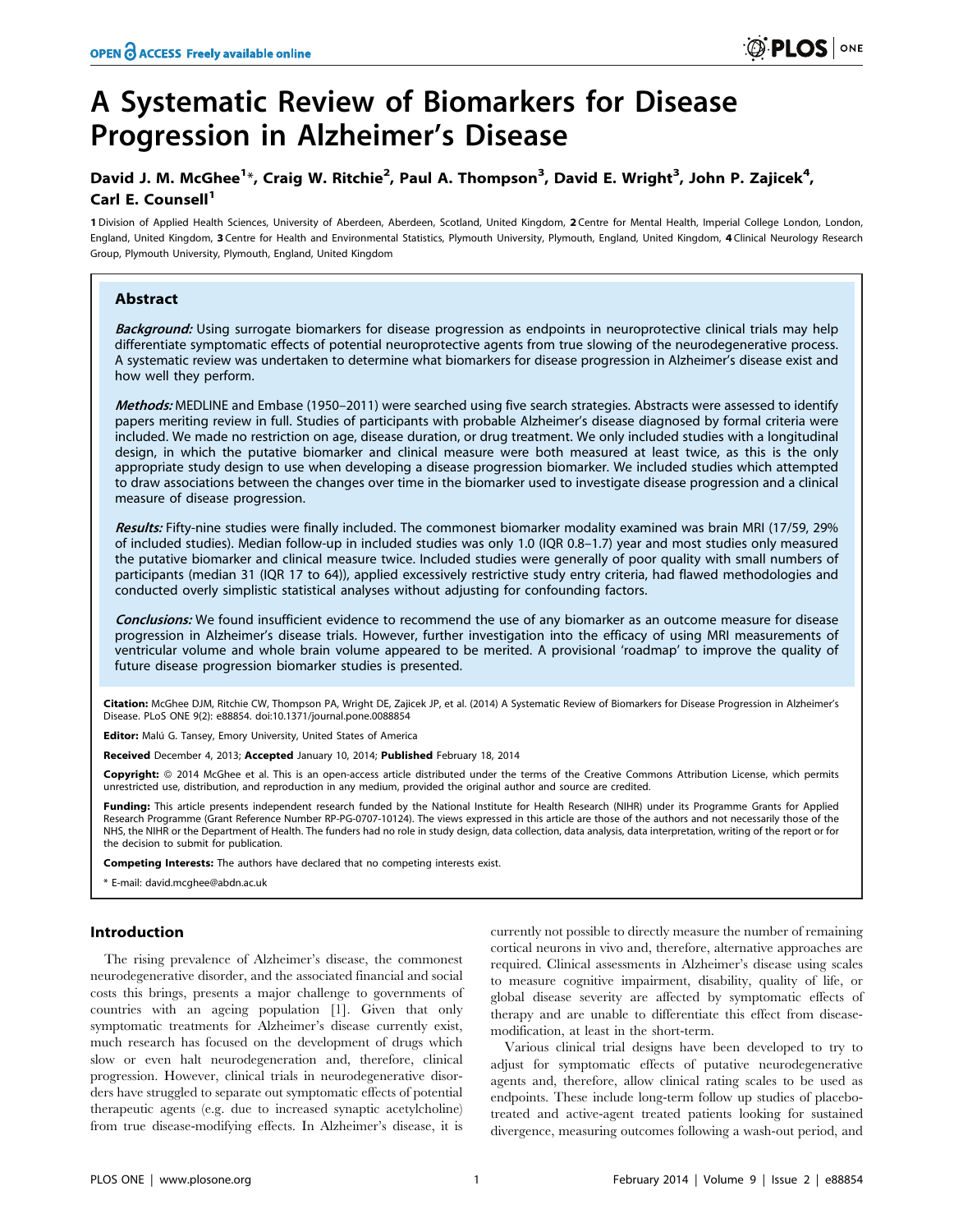delayed start trial designs [2]. However, analytic and logistical problems with these trial designs have as yet restricted their use [3]. An alternative approach, the focus of much primary research, is the use of a surrogate outcome biomarker as an endpoint in neuroprotective clinical trials.

Surrogate outcome biomarkers are objectively measured characteristics of a disease, which act as indicators of the underlying pathogenic process responsible for disease progression, including the change in that process following a therapeutic intervention [4,5]. To allow their use in clinical trials surrogate outcome biomarkers must have a strong association with a clinical endpoint or outcome known to measure the effect of a therapeutic intervention on disease progression, for which the biomarker can act as a substitute. Surrogate biomarkers for disease progression in Alzheimer's disease could shorten the duration of phase III trials and thereby reduce the cost and time required to get a drug to market. Unfortunately at present there is not a single accepted surrogate outcome biomarker for any neurodegenerative disorder.

Much has been written about the features that a biomarker for disease progression in neurodegenerative disorders, such as Alzheimer's disease, should possess [6,7]. The ideal surrogate biomarker should:

- 1. Change with neurodegeneration (i.e. degeneration of cortical neurons);
- 2. Show an association with the clinical phenotype arising secondary to this degenerative process;
- 3. Have a direct association with disease progression, without intermediate variables;
- 4. Have robust longitudinal data linking it to disease progression;
- 5. Not be influenced by symptomatic treatment, but only by a true change in the neurodegenerative process;
- 6. Predict long-term changes in disease progression by short-term changes in the biomarker;
- 7. Be generalisable to people with differing characteristics (e.g. age, gender, race);
- 8. Be continually variable (ideally linearly for simplicity);
- 9. Be sensitive, reflecting small changes in disease progression;
- 10. Be quick and cheap to measure, and amenable to blinded assessment;
- 11. Be suitable for measurement reliably across different centres;
- 12. Be suitable for repeated measurement in the same patient;
- 13. Be safe and tolerable to the patient.

As Alzheimer's disease is a complex neurodegenerative disorder in which many different pathophysiological processes have been implicated (e.g. tau and amyloid deposition, abnormalities of cholesterol metabolism, inflammation, oxidative damage and lysosomal dysfunction) it is not surprising that many different candidate biomarkers for disease progression in Alzheimer's disease have been studied. However, the literature in this area has never been brought together systematically. We, therefore, aimed to undertake a systematic review to assess what potential surrogate biomarkers for disease progression in Alzheimer's disease exist, whether any meet the criteria for use in clinical trials, and if not which looks most promising. We did not aim to review the literature for diagnostic biomarkers (i.e. those designed to aid early diagnosis in the pre-motor or motor phase) or prognostic biomarkers (i.e. those aimed at identifying patients who progress at different rates).

Given the methodological and statistical weaknesses we identified in studies of biomarkers for disease progression in Parkinson's disease (PD) in a previous systematic review [8], we aimed to determine whether the same problems were prevalent in Alzheimer's disease research. We, therefore, aimed to critique data from identified disease progression biomarker studies relating to study design, participant characteristics, and statistical analyses undertaken, in order to produce guidelines for future studies.

## Methods

Following the development of a review protocol, literature searches were conducted in the databases MEDLINE (1950 to November 2011) and Embase (1980 to November 2011), using the OVID search interface. Five separate search strategies, based on previous searches developed by an experienced information scientist, were run in each database. The first four were based on free-text words identified through background reading of relevant review articles. These searches included potential (1) blood, (2) urine or cerebrospinal fluid (CSF), (3) imaging and (4) neurophysiological biomarkers. A fifth search using generic terms for biomarkers based on index headings was also run in both databases. For details of the search strategy please see document S1.

The searches were limited to human studies. Only English language articles were included, due to lack of resources for translation. Reference lists of included articles and relevant review articles were checked to identify any studies which the electronic search strategy may have missed.

#### Validation of the electronic search strategy

The electronic search strategy was validated by hand searching five years of the two journals from which most of the included articles came: Neurology (1995–1999) and Archives of Neurology (2001–2005). The number of relevant and irrelevant articles identified by hand searching and by the electronic search, was used to calculate the sensitivity and specificity for the electronic search strategy.

#### Study selection

A single reviewer examined abstracts retrieved by the electronic search to identify articles meriting review in full. Full length articles were then reviewed before data were extracted from relevant papers. In both stages the inclusion and exclusion criteria detailed below were applied.

Only studies of participants with probable Alzheimer's disease diagnosed by formal criteria [9–13] were included. Studies which included participants with prodromal Alzheimer's disease or mild cognitive impairment (MCI) were only included if progression to Alzheimer's disease was confirmed in all participants by clinical follow-up. No restriction was made on the grounds of participant's age, disease duration, or drug treatment.

As emphasised in our previous systematic review of biomarkers for disease progression in PD [8], a cross-sectional study design, in which an association between a biomarker and a clinical measure of disease progression is examined at a single time point in a group of patients with differing disease severity, is not suitable to examine for a relationship between the change in a clinical measure and the change in a biomarker over time within individuals with a neurodegenerative disorder. We, therefore, limited this review to studies with a longitudinal design, where the biomarker and clinical measure were recorded at least twice.

Studies which investigated the efficacy of using a biomarker, including (but not restricted to) imaging, blood tests, tests of CSF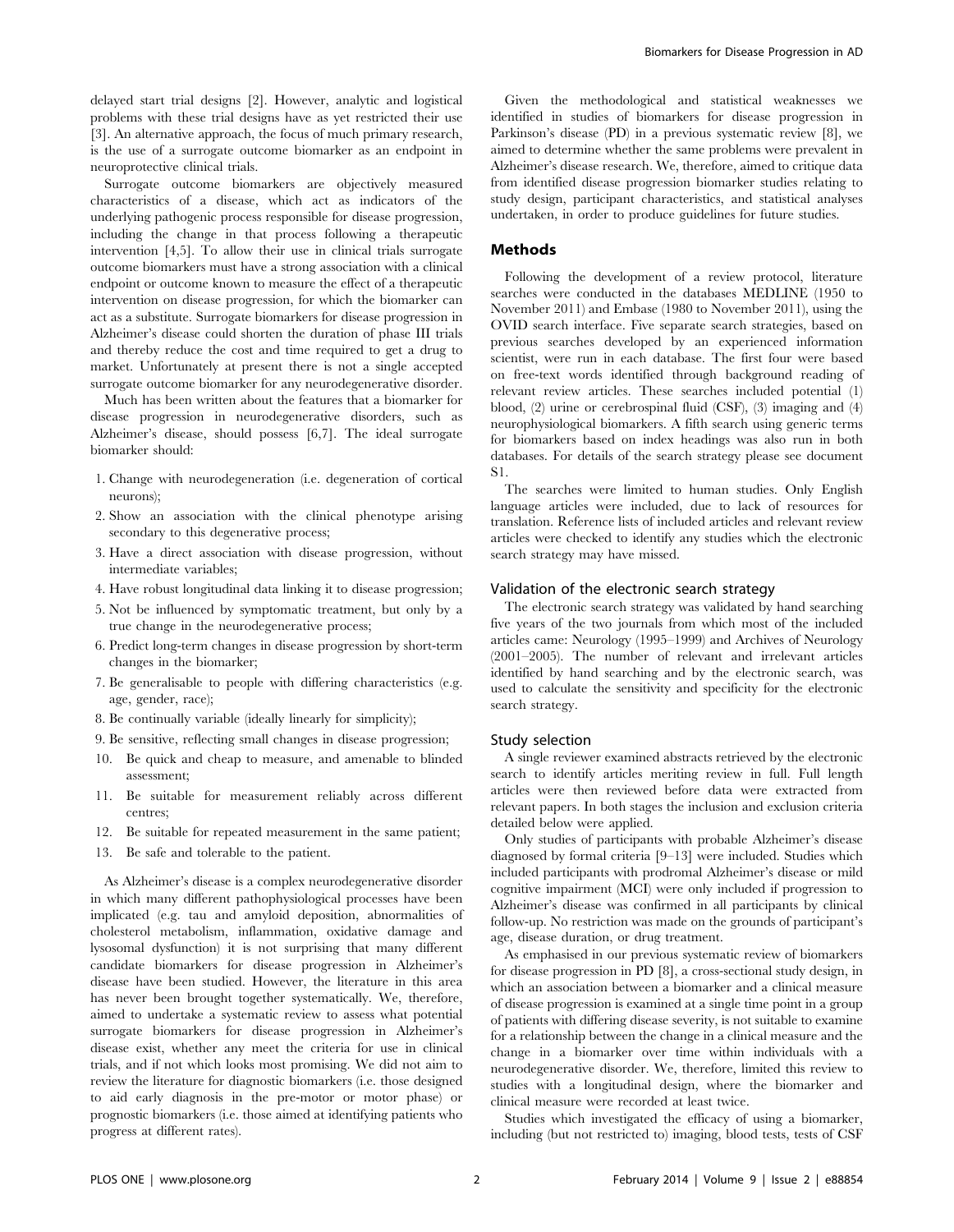Table 1. Quality criteria to assess studies examining surrogate biomarkers for disease progression[8].

|      | <b>Question</b>                                                                                                                                                                                                                                              | Yes            | No             |
|------|--------------------------------------------------------------------------------------------------------------------------------------------------------------------------------------------------------------------------------------------------------------|----------------|----------------|
| (1)  | Was the primary aim of the study to validate a biomarker for disease progression?                                                                                                                                                                            | 32             | 54             |
| (2)  | Did the study detail a scientifically valid reason for choosing the given biomarker for investigation?                                                                                                                                                       | 59             | 100            |
| (3)  | Has the reproducibility of measuring the biomarker in the same centre by different trained personnel, and<br>between centres, been evaluated?                                                                                                                | $\overline{2}$ | 3              |
| (4)  | Has an assessment of the effect of likely confounding factors (e.g. age, gender, smoking status, and being on<br>symptomatic treatment) on the measurement of the biomarker been made?                                                                       | $\mathbf{1}$   | $\overline{2}$ |
| (5)  | Has an assessment of the validity and reliability of the criterion (e.g. clinical rating scale) used been made?                                                                                                                                              | 54             | 92             |
| (6a) | Was a power calculation undertaken to determine the required number of participants?                                                                                                                                                                         | 3              | 5              |
| (6b) | If a power calculation was undertaken, was the number of participants included appropriate?                                                                                                                                                                  | $\mathbf{1}$   | $\overline{2}$ |
| (7)  | Was the study longitudinal?                                                                                                                                                                                                                                  | 59             | 100            |
| (8)  | Was the study prospective?                                                                                                                                                                                                                                   | 49             | 83             |
| (9)  | Was there a sufficient period of follow-up?                                                                                                                                                                                                                  | 26             | 44             |
| (10) | Were the biomarker and clinical measures of disease severity measured on $\geq 3$ occasions?                                                                                                                                                                 | $\overline{7}$ | 12             |
| (11) | Was measurement of the biomarker blind to participant characteristics?                                                                                                                                                                                       | 25             | 42             |
| (12) | Did $\geq$ 75% of participants entering the study complete the full follow-up period?                                                                                                                                                                        | 42             | 71             |
| (13) | Were cases unselected/unbiased (no exclusion criteria)?                                                                                                                                                                                                      | 16             | 27             |
| (14) | Were associations between the biomarker and clinical measures of disease severity examined for using<br>appropriate statistical modelling (e.g. linear mixed modelling) with adjustment for confounding factors,<br>rather than simply correlation analysis? | $\overline{7}$ | 12             |
| (15) | Were results of statistical analyses reported in sufficient detail to allow the inclusion of the study results<br>in a meta-analysis?                                                                                                                        | 14             | 24             |

doi:10.1371/journal.pone.0088854.t001

and neurophysiological tests, to investigate disease progression in Alzheimer's disease were included. To qualify for inclusion there must have been an attempt to assess an association between the change in a biomarker and the change in a clinical measure of disease progression over time. Acceptable clinical measures included measures of cognitive impairment, disability, handicap, quality of life, and global clinical assessments.

Only studies exploring associations between a biomarker and the total score from a clinical rating scale, rather than its subsections, were included. The subsections of most clinical measures would not be acceptable outcome measures for neuroprotective trials and, therefore, developing surrogate biomarkers for them was not felt to be relevant. However, exceptions were made for the following clinical rating scale subsections, which may be acceptable outcome measures for disease-modification trials: Alzheimer's disease assessment scale cognitive (ADAS-cog) and non-cognitive (ADAS-noncog) subsections [14]; Blessed dementia scale change in performance of everyday activities subsection (Blessed ADL) [15]; CAMCOG memory subsection [16]. Similarly, only studies examining for associations between putative biomarkers and global measures of cognition, rather than individual neuropsychological tests were included. Furthermore, studies solely examining for associations between biomarkers and measures of neuropsychiatric impairment were not included, as depression and behavioural disturbance are not clearly associated with disease progression in Alzheimer's disease [17].

Studies examining the relationship between a biomarker and treatment status, the presence or severity of complications related to therapy, or duration of illness were excluded. We also excluded studies which examined for associations between symptomatic improvement, as measuring by clinical rating scales, and the change in the level or activity of cholinesterase enzymes in the blood or CSF following commencement of a cholinesterase inhibitor. As we wished to develop a biomarker for disease

progression rather than a way of measuring the response to symptomatic therapy, these studies were not felt to be relevant.

#### Data extraction

Study methods and results were extracted by a single reviewer, and to check for accuracy this was performed twice. Data were extracted, using a data extraction sheet (document S2) relating to the following: (1) study design including restrictiveness of criteria for entry into the study; (2) setting; (3) study population, including number of participants, gender ratio, disease duration at baseline, baseline measures of disease severity and baseline treatment status; (4) specific biomarkers investigated; (5) statistical analyses performed; (6) results of statistical analyses of the associations between the biomarkers and clinical measures of disease severity; (7) analysis of the effect of drug treatment on the biomarker; (8) economic analysis of using the biomarker; (9) measures of suitability and acceptability of the test to patients.

The restrictiveness of the inclusion and exclusion criteria applied to each study was graded as: none, explicit statement that only criteria to exclude other causes of dementia were applied; mild  $\leq$ 3 criteria applied (except those described under moderate); moderate, 4–5 criteria applied or evidence of an attempt to limit by age, gender, cognitive state, drug therapy for Alzheimer's disease (e.g. all de-novo); severe $\geq 6$  criteria applied; not detailed, no mention of whether criteria were applied.

## Methodological quality

No validated tool to measure the quality of studies investigating surrogate biomarkers as outcome measures exists. An attempt was, therefore, made to assess study quality using a quality questionnaire developed in our previous systematic review of biomarkers for disease progression in PD (table 1).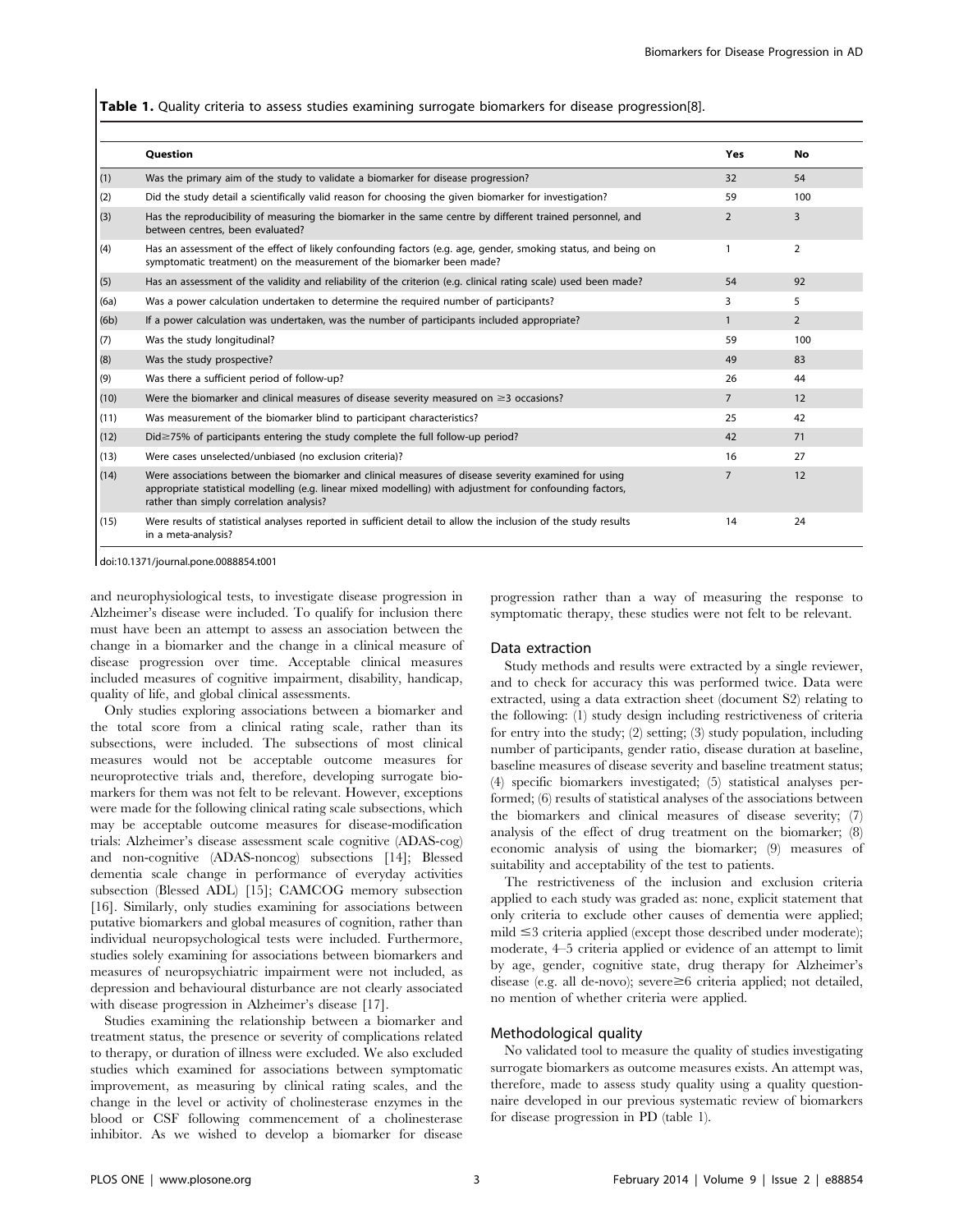Most articles did not provide information pertinent to question five ('has an assessment of the validity and reliability of the criterion used been made?'), perhaps because it was assumed that readers would be aware of the psychometric properties of the criterion used. We, therefore, scored papers favourably for question five if they used a criterion examined in the review of outcome measures in clinical trials in Alzheimer's disease from the Canadian Coordinating Office for Health Technology Assessment (CCOHTA) [18]. Whilst the examination of the properties of a given clinical outcome measure in this review neither implies adequate or favourable psychometric assessment, it does at least indicate that some degree of psychometric assessment has occurred. Where more than one clinical rating scale was used to draw associations with a biomarker in a single paper, question five was marked favourably as long as at least one of the clinical measures was in the aforementioned review.

With regards to question nine ('was there a sufficient period of follow-up?') we denoted a sufficient period of follow-up in this review as longer than one year. Although this may be an insufficient period of follow-up to detect significant disease progression in Alzheimer's disease, we hoped this cut-off would at least help differentiate very short studies from those with longer periods of follow-up.

#### Data analysis and synthesis

Given the likelihood that included studies would examine the relationship of multiple different putative biomarkers with multiple different clinical measures of disease severity, we were aware that any data synthesis would be qualitative in nature.

## Results

As shown in Figure 1, the electronic searches identified 8234 records. After removing duplicates, 5416 unique records identified by the electronic search were screened, in addition to a further 22 records identified while performing the hand search or on reviewing reference lists of relevant review articles and included articles. The full-text articles of 308 records were then assessed for eligibility, and of those 249 articles were excluded. Finally data were extracted from a total of 59 articles.

#### Hand searching

Hand searching to validate the electronic search strategy revealed a sensitivity of 60.0% (95% CI 17.0–92.7) and a specificity of 99.1% (95% CI 98.8–99.3). The number of included articles identified by the electronic search in both journals within the chosen time period was small (Archives of Neurology  $n = 2$ , Neurology  $n = 1$ ). The low sensitivity related to the finding of one additional article in each journal on hand searching. However, both these articles had already been found prior to the hand search by searching the reference lists of included articles and review articles. Therefore, the actual sensitivity for the whole search process (electronic search plus review of reference lists) was higher (100.0% (95% CI 46.3–100.0)). Both articles were not identified by the electronic search as they lacked a term in their title relating to the biomarker modality used to examine for an association with a clinical measure of disease progression.

## Characteristics of included articles

All included studies except one made the diagnosis of Alzheimer's disease using the National Institute of Neurological and Communicative Disorders and Stroke-Alzheimer's Disease and Related Disorders Association (NINCDS-ADRDA) criteria [9,10]. In two studies the diagnosis was, in at least some

participants, confirmed using neuropathological diagnostic criteria [19,20].

As illustrated in table 2, almost half of the included studies did not describe their setting, but the vast majority of those who did were based in outpatient departments. Similarly, almost a third of studies failed to mention whether inclusion and exclusion criteria were applied. Of those providing this information more than three quarters applied moderately to severely restrictive study entry criteria.

All of the included studies used an impairment or disability scale as the clinical measure of disease progression used to test for an association with a biomarker. None of the studies used measures of quality of life or handicap as a clinical outcome measure.

#### Characteristics of study participants

As illustrated in table 2, the median number of study participants was low at 31 (interquartile range (IQR) 17 to 64). The mean age of those included was fairly young at 73.0 (standard deviation (SD) 4.0) years of age, particularly considering that the median duration of disease at study entry was 3.6 (IQR 2.9 to 4.3) years.

The majority of participants were not on a cognitive enhancer at baseline and had mild dementia, as assessed by the MMSE. Unfortunately, insufficient numbers of studies quoted participants' baseline scores on other widely used cognitive rating scales to allow meaningful descriptive statistics relating to these measures to be calculated.

#### Quality criteria

The median total score produced by applying the quality questionnaire to each of the included studies was 7.0 (IQR 6.0 to 7.0) out of a possible 16 (table 1). There was no evidence to suggest that the quality scores achieved for recently published studies were better than for those published in the past. In just over half of the included studies the primary aim was to develop a biomarker for disease progression. Whilst all studies were rated as having given a valid reason for choosing the biomarker in question for investigation, this question was difficult to score for studies whose primary aim was not to develop a biomarker for disease progression. In those cases credit was given for a reasonable explanation of why the studies true aims were scientifically credible.

The vast majority of studies did not describe the reproducibility of measuring the biomarker, even in a single centre, and in most cases no details of the effects of confounding factors on the biomarker under investigation were described. The majority of studies did, however, use at least one clinical rating scale examined in the CCOHTA review. Only three studies undertook a power calculation to determine the number of participants, and only one of these recruited the required number of participants.

The median length of follow-up was only 1.0 (IQR 0.8 to 1.7) years, and most studies only measured the putative biomarker and clinical measure of disease severity twice (mean number of timepoints 2.3 (SD 0.9)). Unfortunately in a few studies it was impossible to ascertain exactly how long participants were followed-up, or how many measurements were taken. Over half of the included studies also failed to state whether measurement of the biomarker was undertaken by an operator blind to the participants' characteristics.

In most studies over 75% of those entering the study at baseline completed the follow-up period. However, in many cases it appeared that analyses were restricted to a select cohort of patients, drawn from a larger unspecified cohort, who had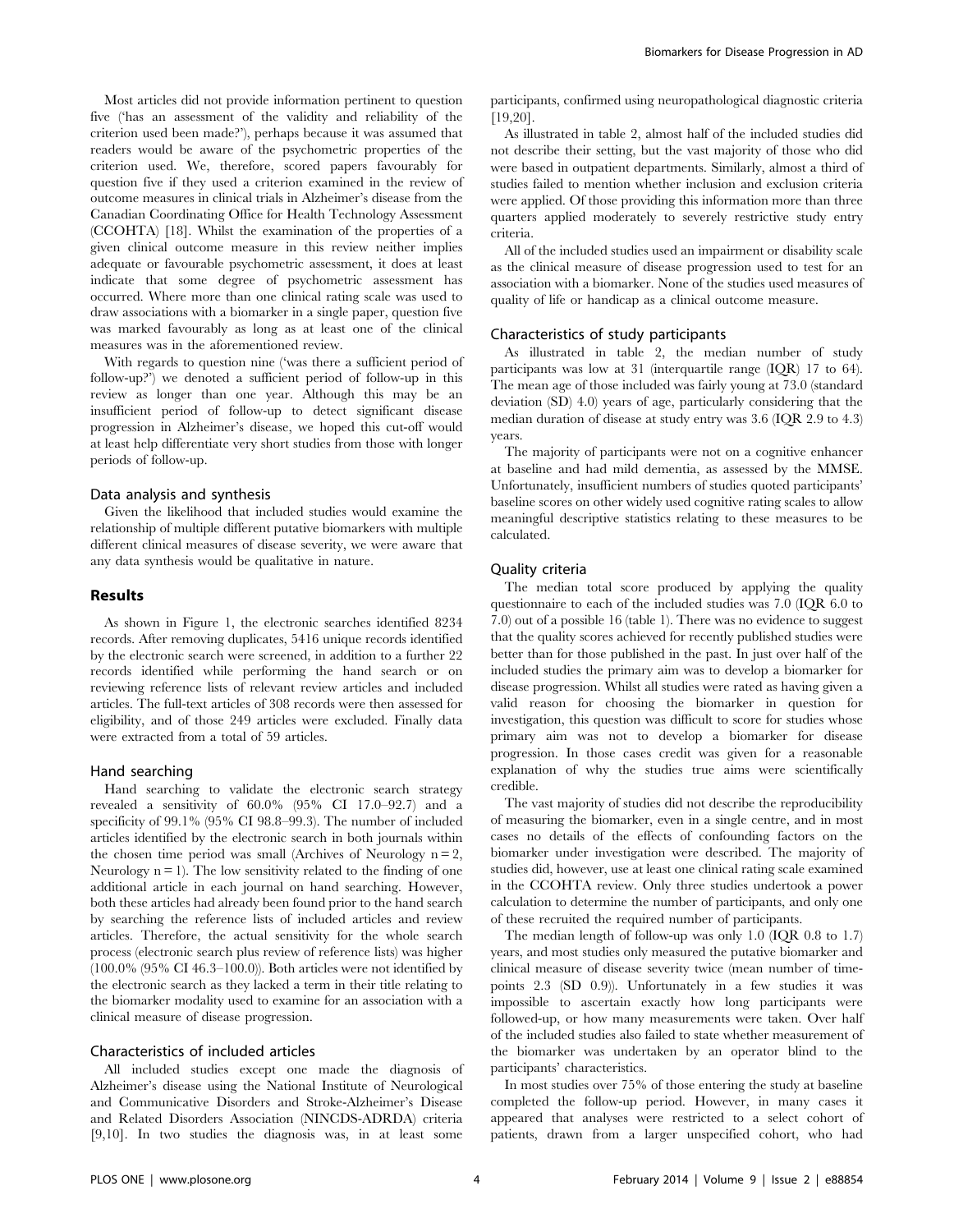

Figure 1. Flow diagram outlining the selection procedure to identify 59 articles which were included in the systematic review of biomarkers for disease progression in Alzheimer's disease. Note that of the 20 articles identified by reviewing reference lists, nine were excluded, and 11 were included in the final qualitative synthesis. Both articles identified by hand searching were included in the final qualitative synthesis. doi:10.1371/journal.pone.0088854.g001

completed the study period and, therefore, the true drop-out rate was probably higher.

## Types of biomarkers investigated

The biomarker modalities examined in the 59 included studies are summarised in table 3, along with details of whether or not a significant association between each biomarker modality and a clinical measure of disease progression was demonstrated in each study. Full details of the individual biomarkers examined in each study and their relationship with clinical measures of disease severity are given in tables S1 to S9.

Multiple different candidate biomarkers for disease progression have been investigated in Alzheimer's disease, but the majority of studies examined some form of brain imaging. Those studies which reported a significant relationship were generally single studies examining a specific brain region, electrophysiological feature, blood or CSF constituent, with results which had not been replicated by other groups. In addition they involved small numbers of participants. The only biomarkers which appeared to have sufficient evidence to merit further investigation on the basis of the evidence presented in tables S1 to S9 were measures of ventricular volume (associations with MMSE and ADAS-cog) and whole brain volume (associations with MMSE) made using magnetic resonance imaging (MRI).

No studies reported an economic analysis of using the biomarker in question, and nor did any report on the acceptability of the test to individual patients. Six studies did, to some extent, examine the effect of symptomatic drug therapy on the biomarker under examination.

# **Statistics**

Correlation analysis, a basic statistical method which can be used to examine for a relationship between two variables, was solely used in 76% (37/49) of the included studies in which a description of the statistical techniques used was provided. Ten of the 59 included studies (17%) failed to report what statistical techniques were employed. Only two studies used a mixed model, despite the advantages this technique conveys in terms of dealing with missing data. Only seven (12%) of the included studies made adjustments for confounding factors. Furthermore, only 14 (24%)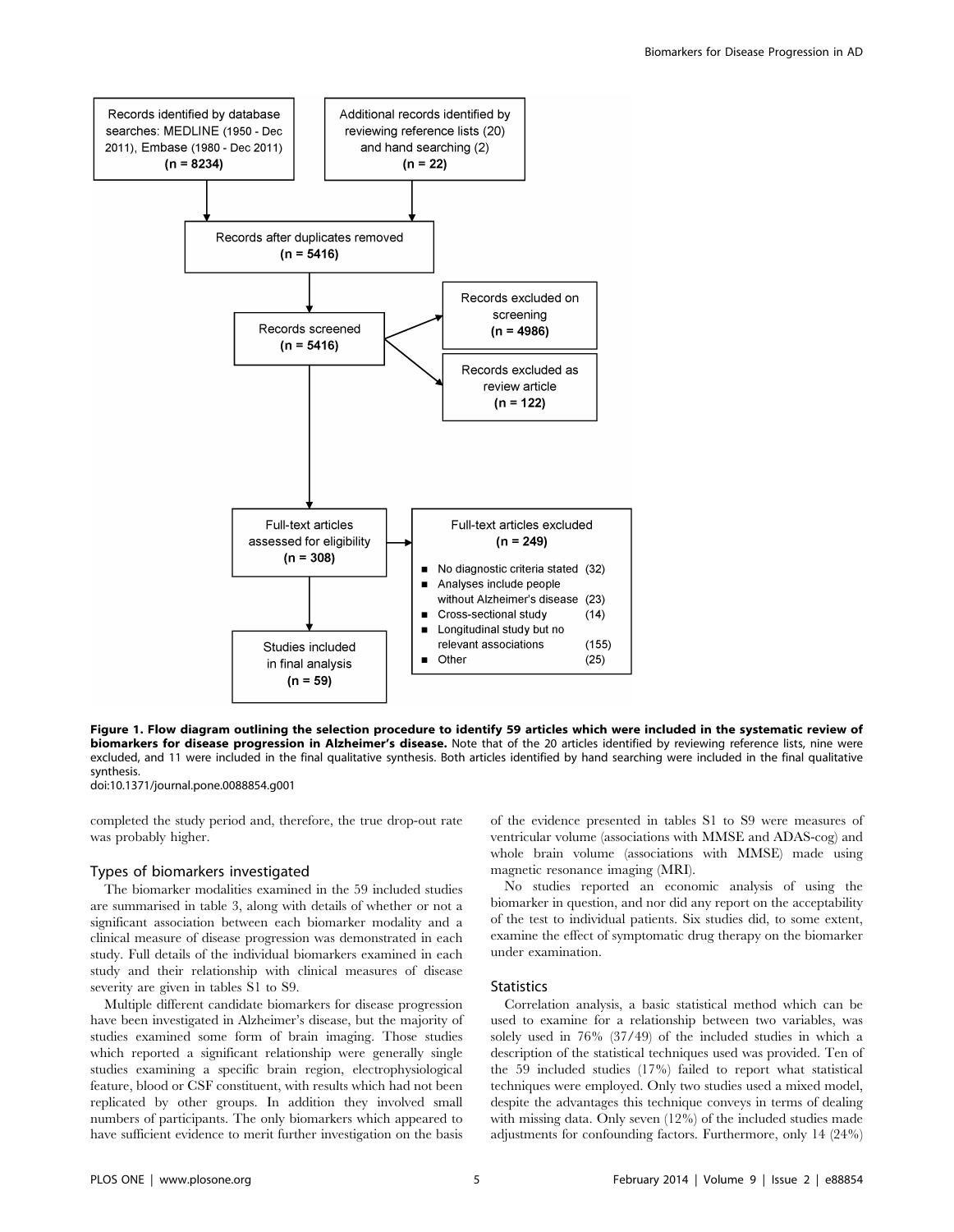Table 2. Study characteristics of the 59 included articles and baseline characteristics of participants with Alzheimer's disease included in those studies.

| <b>Setting of included studies</b>                          |          |                         |  |  |  |
|-------------------------------------------------------------|----------|-------------------------|--|--|--|
| Outpatient                                                  | 29       | 49%                     |  |  |  |
| Outpatients and inpatients                                  | 1        | 2%                      |  |  |  |
| Inpatient                                                   | 1        | 2%                      |  |  |  |
| Not detailed                                                | 28       | 47%                     |  |  |  |
| Inclusion/exclusion criteria applied in<br>included studies |          |                         |  |  |  |
| None                                                        | $\Omega$ | 0%                      |  |  |  |
| Mildly restrictive                                          | 5        | 9%                      |  |  |  |
| Moderately restrictive                                      | 21       | 36%                     |  |  |  |
| Severely restrictive                                        | 15       | 26%                     |  |  |  |
| Not detailed                                                | 17       | 29%                     |  |  |  |
| <b>Baseline demographics</b>                                |          |                         |  |  |  |
| Median number of patients                                   | 31       | (17 to 64)              |  |  |  |
| Mean age (years)                                            | 73.0     | (4.0)                   |  |  |  |
| Mean percentage male                                        | 42       | (14)                    |  |  |  |
| Median disease duration (years)                             | 3.6      | $(2.9 \text{ to } 4.3)$ |  |  |  |
| Median percentage treated with a cognitive<br>enhancer      | $\Omega$ | (0 to 73)               |  |  |  |
| <b>Baseline disease severity</b>                            |          |                         |  |  |  |
| <b>Median MMSE</b>                                          | 21       | (20 to 23)              |  |  |  |

The number and percentage of included studies with each study characteristic is presented. Means are presented with standard deviations, and medians with interquartile ranges (IQR).

doi:10.1371/journal.pone.0088854.t002

fully reported the outcome of their statistical analyses. Even when basic correlation analyses were conducted, correlation coefficients and significance values were often not reported and in no case were confidence intervals for the correlation coefficient given.

# **Discussion**

We found insufficient evidence to support the current use of any biomarker to measure disease progression in Alzheimer's disease clinical trials. Measurements of ventricular volume and whole brain volume made by MRI do, however, appear to merit further investigation.

It is possible that the lack of a current biomarker in Alzheimer's disease is because no suitable biomarker exists or, at least, no single biomarker given the complexity of the disease. However, in keeping with the findings of our previous systematic review in PD [8], at present, it probably also reflects the poor quality of studies which have investigated biomarkers for disease progression. In order to improve future studies we previously developed a provisional 'roadmap' for conducting biomarker studies primarily in PD (Figure 2) but this 'roadmap' clearly also applies to Alzheimer's disease and other neurodegenerative diseases.

The starting point for any disease progression biomarker study must be a valid reason for selecting a specific biomarker for investigation based on the pathophysiology of the disease in question. Unfortunately, the development of a biomarker was not the primary aim of several studies included in this review; relevant analyses were simply the by-product of studies with an alternative aim (e.g. drug development). The appropriateness of studies with an alternative primary aim undertaking additional analyses to produce information regarding such associations is questionable. As our 'roadmap' highlights biomarker studies require careful planning and, therefore, should only run alongside other types of studies (e.g. long-term prognostic studies or clinical trials) when either such planning has taken place or as part of the process of gathering specific preparatory data required for a future formal biomarker study. Whilst this systematic review could be criticised for including studies whose primary aim was not to develop a biomarker for disease progression in Alzheimer's disease, we did so to ensure our review was as inclusive as possible and to avoid missing any potential biomarkers.

Secondly, the reliability of a putative biomarker must be established by demonstrating the reproducibility of its measurement in a single centre by different personnel, and between different centres. With imaging biomarkers characterised by a small change in a small area of the brain reliability of measurement can be a real issue, particularly between different

Table 3. Comparison of the number of included studies investigating a given biomarker modality with the number reporting a significant association between the biomarker modality and a clinical measure of disease progression.

| <b>Biomarker modality</b> | <b>Number of studies investigating</b><br>biomarker modality | Number of studies reporting a significant association between<br>biomarker modality and a clinical measure of disease progression |
|---------------------------|--------------------------------------------------------------|-----------------------------------------------------------------------------------------------------------------------------------|
| <b>Brain MRI</b>          | 17 (29%)                                                     | 14                                                                                                                                |
| <b>CSF</b>                | 12 (20%)                                                     | 4                                                                                                                                 |
| <b>Brain MRS</b>          | 8(14%)                                                       | 8                                                                                                                                 |
| Serum/plasma/blood        | 7 (12%)                                                      | 4                                                                                                                                 |
| <b>Brain PET</b>          | $6(10\%)$                                                    | $\overline{4}$                                                                                                                    |
| <b>Brain SPECT</b>        | 5 (9%)                                                       | 4                                                                                                                                 |
| Electrophysiology         | 4(7%)                                                        | 3                                                                                                                                 |
| <b>Brain CT</b>           | 1(2%)                                                        |                                                                                                                                   |
| <b>Ultrasound</b>         | 1(2%)                                                        |                                                                                                                                   |

Two studies examined for a relationship between two different biomarker modalities (MRI and MRS in one study; MRI and CSF in another study) and a clinical measure of disease progression. (MRI, magnetic resonance imaging; CSF, cerebrospinal fluid; MRS, magnetic resonance spectroscopy; PET, positron emission tomography; SPECT, single-photon emission computed tomography; CT, computed tomography).

doi:10.1371/journal.pone.0088854.t003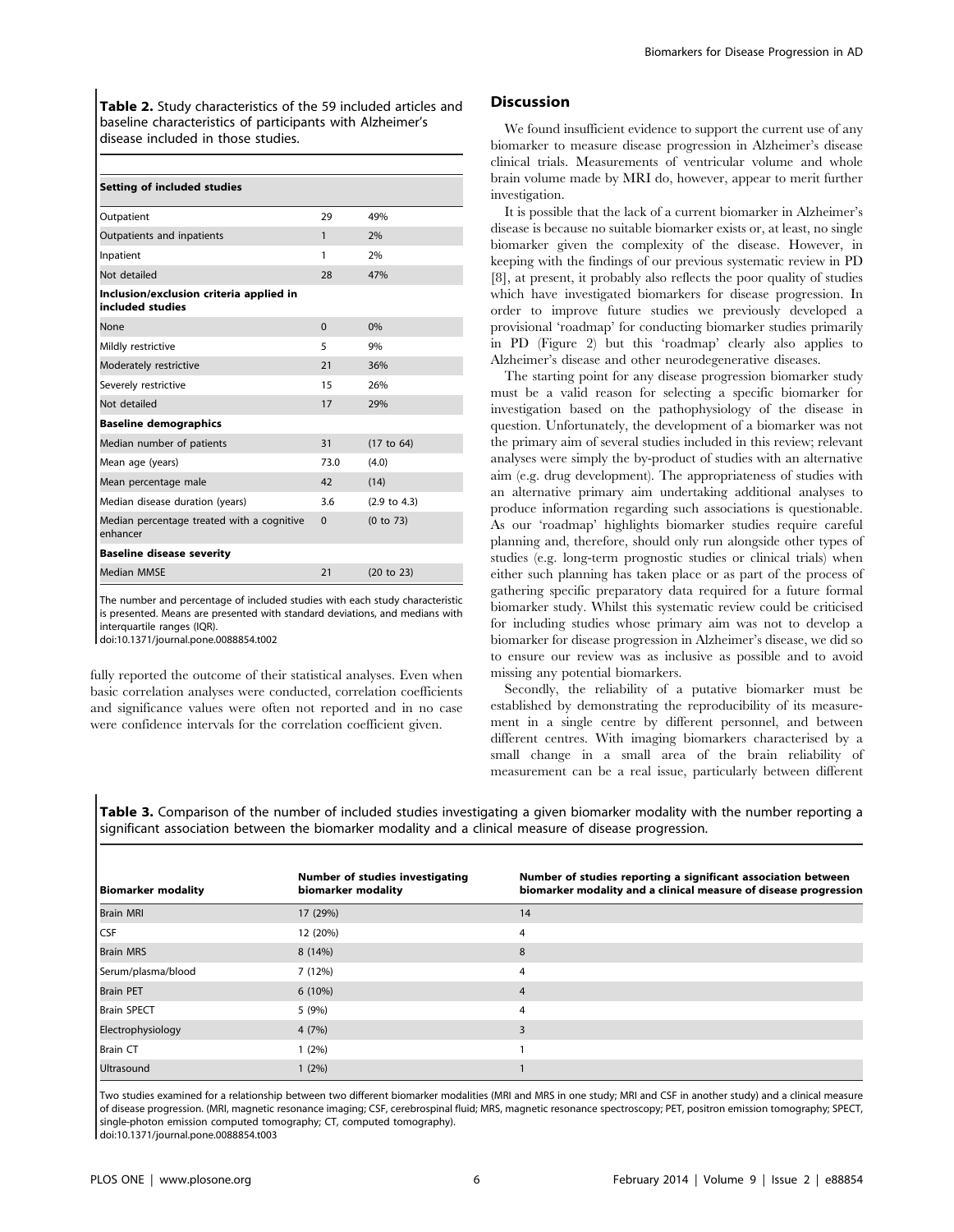

Figure 2. Flow diagram outlining a provisional 'roadmap' for conducting a study to determine whether a given biomarker is a suitable surrogate for a clinical measure of disease progression.

doi:10.1371/journal.pone.0088854.g002

centres which may have different imaging equipment and software.

Thirdly, an evaluation of the effect of potential confounding factors on the biomarker (e.g. age, gender, smoking status or cognitive enhancers) should be undertaken. An understanding of the influence of these factors on the biomarker will aid sample size calculations, and allow a rigorous analysis of the final study results by adjusting for these factors.

In parallel to this pre-study 'work-up' of the biomarker the validity, reliability, and responsiveness, including to clinical change, of the selected criterion against which a biomarker will be examined, must be explored. Extensive work has been undertaken in assessing the validity and reliability of psychometric instruments [21], and a similar approach here would seem sensible. Maximising the scientific rigor of the selected criterion is central to improving the chance of coming to the correct conclusion about the efficacy of a biomarker for disease progression, and will have implications for biomarker study sample size calculations.

Following these initial steps it should then be possible to perform a power calculation to determine an appropriate sample size before a biomarker study commences. Sample sizes can be adjusted to accommodate potential losses to follow-up which, as in the studies included in this review, are commonly encountered in longitudinal studies. However, only three studies in this review performed a power calculation, and only one of these then went on to recruit sufficient participants. Moreover, the small number of participants (median 31 (IQR 17 to 64)) in the studies included in this review is of concern. As studies become smaller it is increasingly likely that potentially significant associations will not be detected, and the number of variables which can be included in multivariate analyses without significantly increasing the risk of spurious findings becomes limited.

Whilst we only included longitudinal studies in this review it was clear from filtering the abstracts returned by the electronic search that, as in PD, numerous cross-sectional disease progression biomarker studies have been performed in Alzheimer's disease. As already discussed, this is not a suitable design to examine for a relationship between a change in a clinical measure and the change in a biomarker over time within individuals with Alzheimer's disease. The studies included in this review had a median follow-up duration of only 1.0 (IQR 0.8 to 1.7) years, with only 44% of studies following participants up for longer than our chosen discriminator of one year. There is currently no evidence to suggest what the minimum duration of a disease progression biomarker study should be, but it obviously needs to be long enough for a clinically significant change in the criterion, used to draw associations with the putative biomarker, to be observed. However, if a short-term change in a biomarker is to be associated with a long-term change in a clinical outcome measure then clearly a longer period of follow-up is required. In the included studies the biomarker and clinical measures were generally only measured twice (mean 2.3 (SD 0.9) time points). This is clearly insufficient to allow a linear association to be differentiated from a non-linear association. Future studies in this area must be longitudinal and measure the biomarker and clinical measures at several time points (at least three) over a sufficient follow-up period, more likely to be measured in years than months, as only this design will provide sufficient evidence of a biomarkers potential validity.

The use of moderately to severely restrictive entry criteria in the majority of studies included in this review will clearly have influenced the participants' characteristics. In particular, the elderly appear to be underrepresented in the included studies. One American incidence study, for example, found that whilst Alzheimer's disease had an annual incidence of 280 per 100,000 in those aged 65–69 years of age this rose dramatically to 5610 per 100,000 in those over 90 years of age [22]. Similar results have been reported in other American and European studies [23,24]. This makes the mean age of 73.0 (SD 4.0) years of age of participants in the studies included in this review concerning, particularly as the median duration of disease at study entry was 3.6 (IQR 2.9 to 4.3) years. We would recommend that future studies try to keep their entry criteria as open as possible to maximise the generalisability of their results.

Reporting of statistical analyses in the included studies was inadequate. In both correlation and regression analyses, hypothesis testing can be undertaken to determine whether a relationship exists in the population as a whole, and confidence intervals calculated to indicate the strength of that relationship. Whilst all included studies undertook significance testing many failed to report precise significance values, and instead gave results descriptively in the text. Whilst this may reflect pressures of space in published journals, the results should at least be provided as a supplementary online resource. Several studies unfortunately even failed to detail what statistical techniques they used. Without clear reporting of the study methodology, results, and the outcome of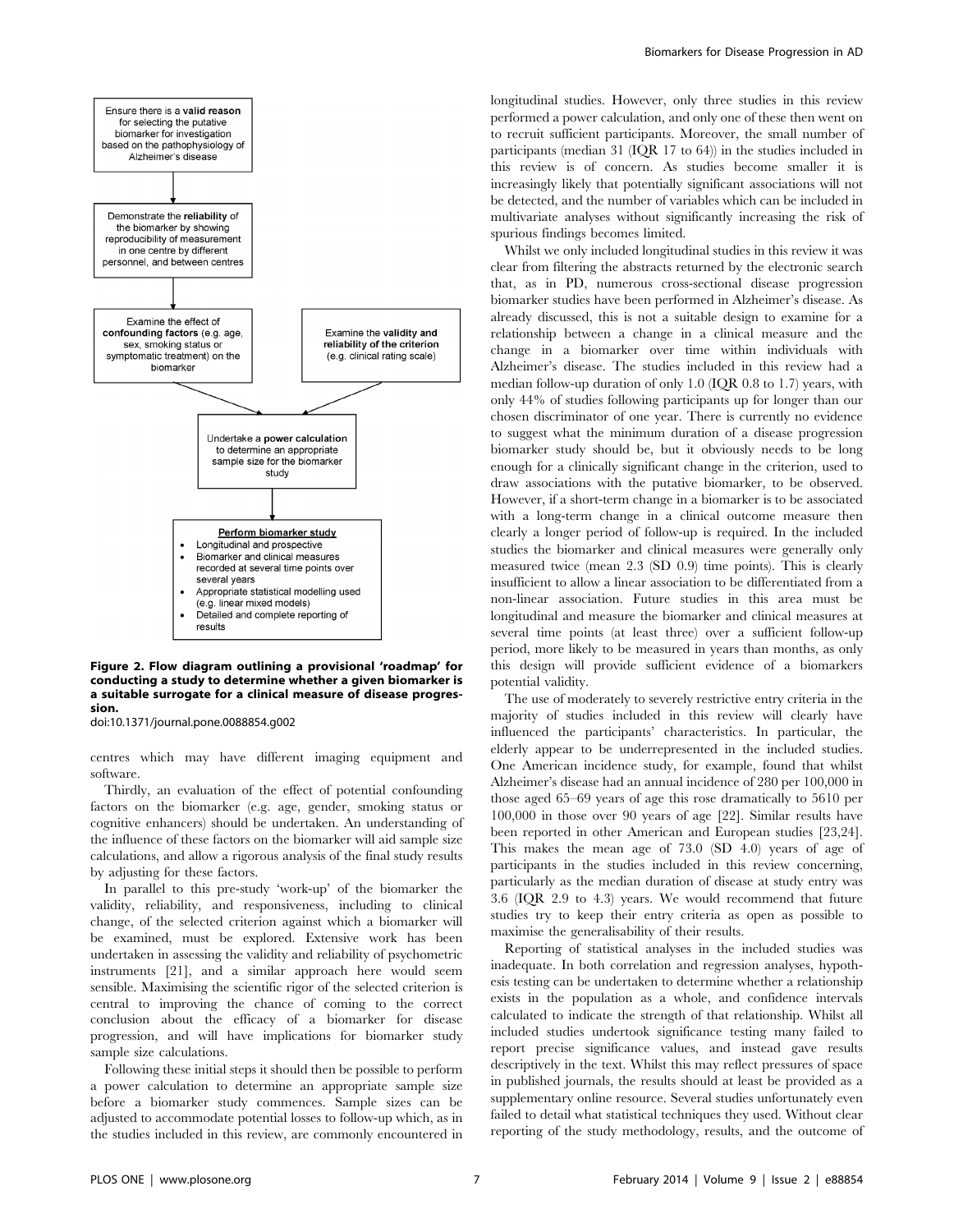statistical analyses, investigators devalue their study and risk it being excluded from future systematic reviews or meta-analyses.

The statistical techniques applied in the included studies were in several cases inappropriate and, more often than not, too simplistic. There was an overreliance on correlation, which is a limited technique to examine for a relationship between the changes in two variables as it only indicates the strength and direction of a relationship, and does not allow adjustment for confounding factors [25]. There was a tendency in the included articles for multiple individual correlation coefficients and significance values to be calculated after measuring a large number of variables rather than using a multivariate analysis or a higher level of statistical modelling (e.g. a linear mixed model [26]). The majority of studies also failed to adjust for important confounding factors, regardless of what statistical techniques they used.

We encountered the same deficiencies in statistical methodologies in the articles included in our previous systematic review of biomarkers for disease progression in PD [8], and in that paper discussed at length potential solutions to these problems. We strongly recommend that future biomarker studies incorporate a range of analyses, rather than simply correlation, in order to explore the validity of more advanced statistical methods. Using appropriate statistical techniques should reduce the chance of type I and type II errors and, thereby, allow sensible conclusions to be drawn about the efficacy of specific biomarkers. Analyses should be planned and conducted by an experienced statistician given the complexities of dealing with repeated measures data.

It is pleasing to note that some of the lessons of this systematic review have already begun to be realised by some researchers and put into practice. The longitudinal Alzheimer's Disease Neuroimaging Initiative (ADNI) [27] aims to measure various putative CSF and imaging biomarkers several times over several years. Their work, like that of the Parkinson's Progression Markers Initiative (PPMI) [28] and the Parkinson's Disease Biomarkers Program (PDBP) [29], should mark a major shift in the quality of studies of biomarkers for disease progression, and hopefully lead to advances in this important field.

# Conclusions

This extensive systematic review found insufficient evidence to recommend the use of any biomarker for measuring disease progression in Alzheimer's disease clinical trials. However, further examination of the efficacy of MRI measurements of ventricular

#### References

- 1. Knapp M, Prince M, Albanese E, Banjeree S, Dhanasiri S, et al (2007) A report to the Alzheimer's Society on the prevalance and economic cost of dementia in the UK produced by King's College London and the London School of Economics. London: Alzheimer's Society.
- 2. Knopman DS (2008) Clinical trial design issues in mild to moderate Alzheimer disease. Cogn Behav Neurol 21: 197–201.
- 3. Knopman D (2006) Finding potent drugs for Alzheimer's disease is more important than proving the drugs are disease modifying. Alzheimers Dement 2: 147–149.
- 4. Temple RJ (1995) A regulatory authority's opinion about surrogate endpoints. In: Nimmo W, Tucker G, editors. Clinical Measurement in Drug Evaluation. New York: J. Wiley.
- 5. Biomarkers Definitions Working Group (2001) Biomarkers and surrogate endpoints: preferred definitions and conceptual framework. Clin Pharmacol Ther 69: 89–95.
- 6. The Ronald and Nancy Reagan Research Institute of the Alzheimer's Association and the National Institute on Aging Working Group (1998) Consensus report of the Working Group on: "Molecular and Biochemical Markers of Alzheimer's Disease". Neurobiol Aging 19: 109–116.
- 7. Brooks DJ, Frey KA, Marek KL, Oakes D, Paty D, et al. (2003) Assessment of neuroimaging techniques as biomarkers of the progression of Parkinson's disease. Exp Neurol 184: S68–S79.

volume and whole brain volume as biomarkers of disease progression in Alzheimer's disease does appear to be merited. As in our previous systematic in PD, we found methodological, statistical and reporting flaws in studies examining disease progression in Alzheimer's disease. Our methodological guidelines should hopefully provide a better chance of making progress in this area, and we would value feedback on them.

#### Supporting Information

|        | Document S1 Electronic search strategy. |  |
|--------|-----------------------------------------|--|
| (DOCX) |                                         |  |

Document S2 Data extraction sheet. (DOCX)

Table S1 Blood, plasma and serum biomarkers. (DOCX)

Table S2 CSF biomarkers.

(DOCX)

Table S3 Ultrasound biomarkers. (DOCX)

Table S4 CT brain biomarkers. (DOCX)

Table S5 Brain MRI biomarkers. (DOCX)

Table S6 Brain MRS biomarkers. (DOCX)

Table S7 Brain SPECT biomarkers. (DOCX)

Table S8 Brain PET biomarkers. (DOCX)

Table S9 Electrophysiological biomarkers. (DOCX)

Checklist S1 PRISMA checklist. (DOC)

#### Author Contributions

Conceived and designed the experiments: DJMM CWR JPZ CEC. Performed the experiments: DJMM CEC. Analyzed the data: DJMM CEC. Wrote the paper: DJMM CWR PAT DEW JPZ CEC. Provided statistical expertise: PAT DEW.

- 8. McGhee DJ, Royle PL, Thompson PA, Wright DE, Zajicek JP, et al. (2013) A systematic review of biomarkers for disease progression in Parkinson's disease. BMC Neurol 13: 35. doi: 10.1186/1471-2377-13-35.
- 9. McKhann G, Drachman D, Folstein M, Katzman R, Price D, et al. (1984) Clinical diagnosis of Alzheimer's disease: report of the NINCDS-ADRDA Work Group under the auspices of Department of Health and Human Services Task Force on Alzheimer's Disease. Neurology 34: 939–944.
- 10. Dubois B, Feldman HH, Jacova C, Dekosky ST, Barberger-Gateau P, et al. (2007) Research criteria for the diagnosis of Alzheimer's disease: revising the NINCDS-ADRDA criteria. Lancet Neurol 6: 734–746.
- 11. American Psychiatric Association (1987) Diagnostic and statistical manual of mental disorders: DSM-III-R. Washington DC, USA: American Psychiatric **Association**
- 12. American Psychiatric Association (1994) Diagnostic and statistical manual of mental disorders. DSM-IV. Washington DC, USA: American Psychiatric Association.
- 13. American Psychiatric Association (2000) Diagnostic and statistical manual of mental disorders: DSM-IV-TR. Washington DC, USA: American Psychiatric Association.
- 14. Mohs RC, Knopman D, Petersen RC, Ferris SH, Ernesto C, et al. (1997) Development of cognitive instruments for use in clinical trials of antidementia drugs: additions to the Alzheimer's Disease Assessment Scale that broaden its